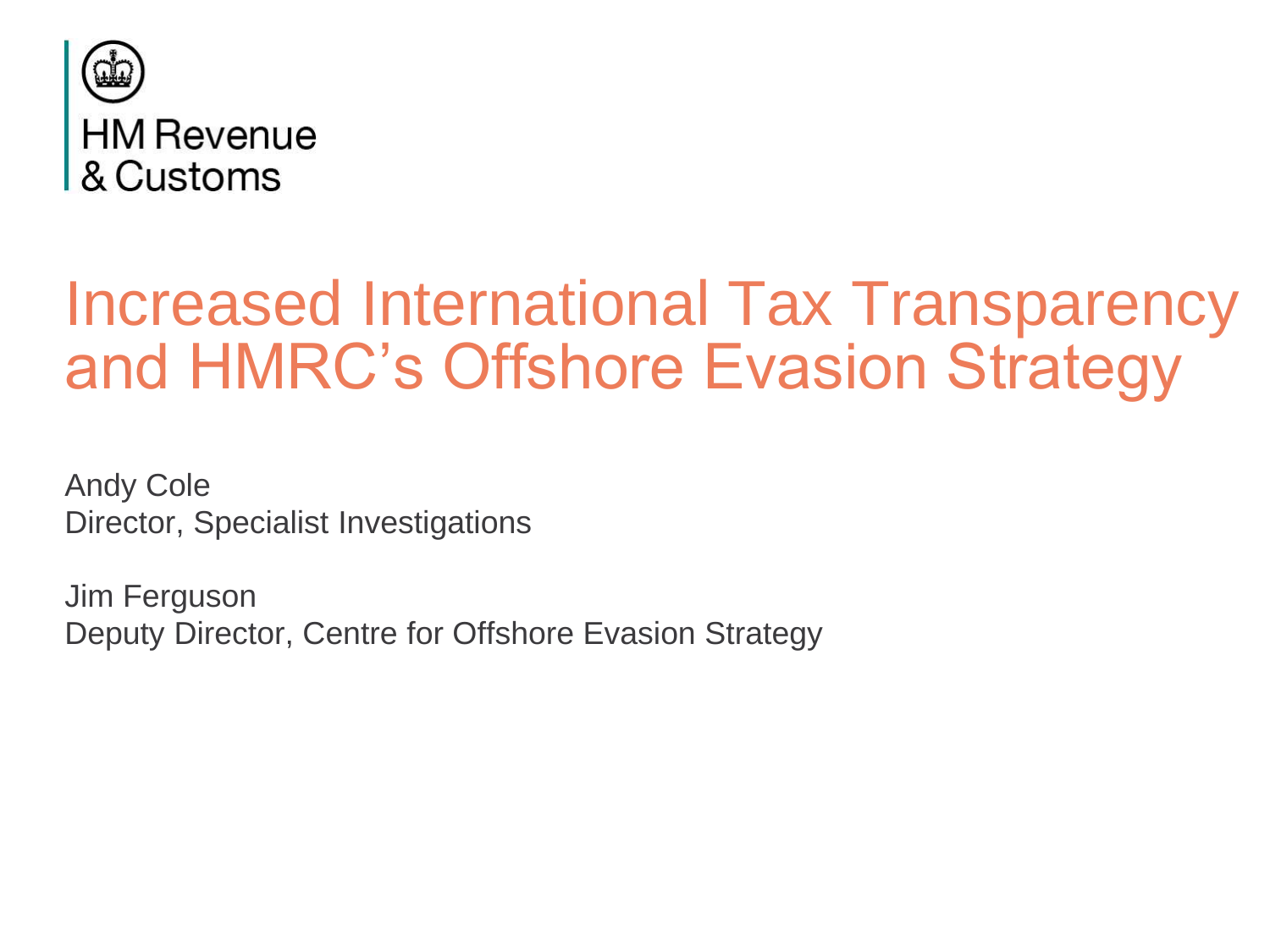#### The impact of the new standards in automatic exchange of information

- Going forward automatic exchange of information will make it easier for us to identify the non compliant.
- It will make it more difficult for the minority who do not pay the right amount of tax.
- However, how do we encourage people to clear up the past?

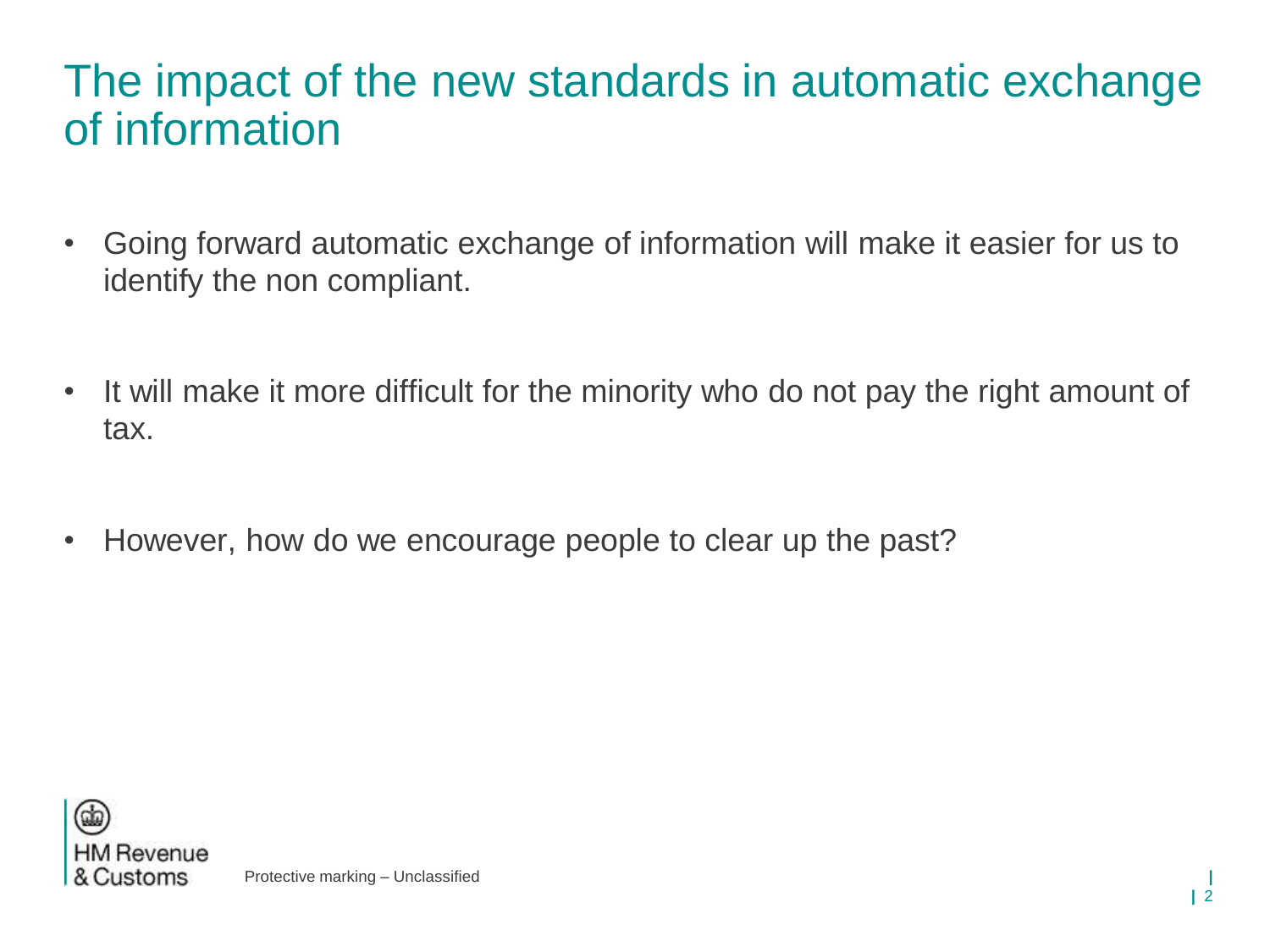## HMRC's strategy

Our offshore evasion strategy is to:

- reduce the opportunities to evade offshore through initiatives to ensure compliance, **international agreements**, and **multilateral action,**
- increase the likelihood of evaders, and those who make offshore evasion possible, being caught, by investing in the skills of specialist staff, **using the data generated by international agreements**, and investing in improved tools, technology and customer understanding to identify, understand and profile high risk customers,
- encourage those who are non compliant to come forward voluntarily whilst,
- strengthening the severity of the punishments for those who are caught, with tough penalties and the possibility of criminal investigation.

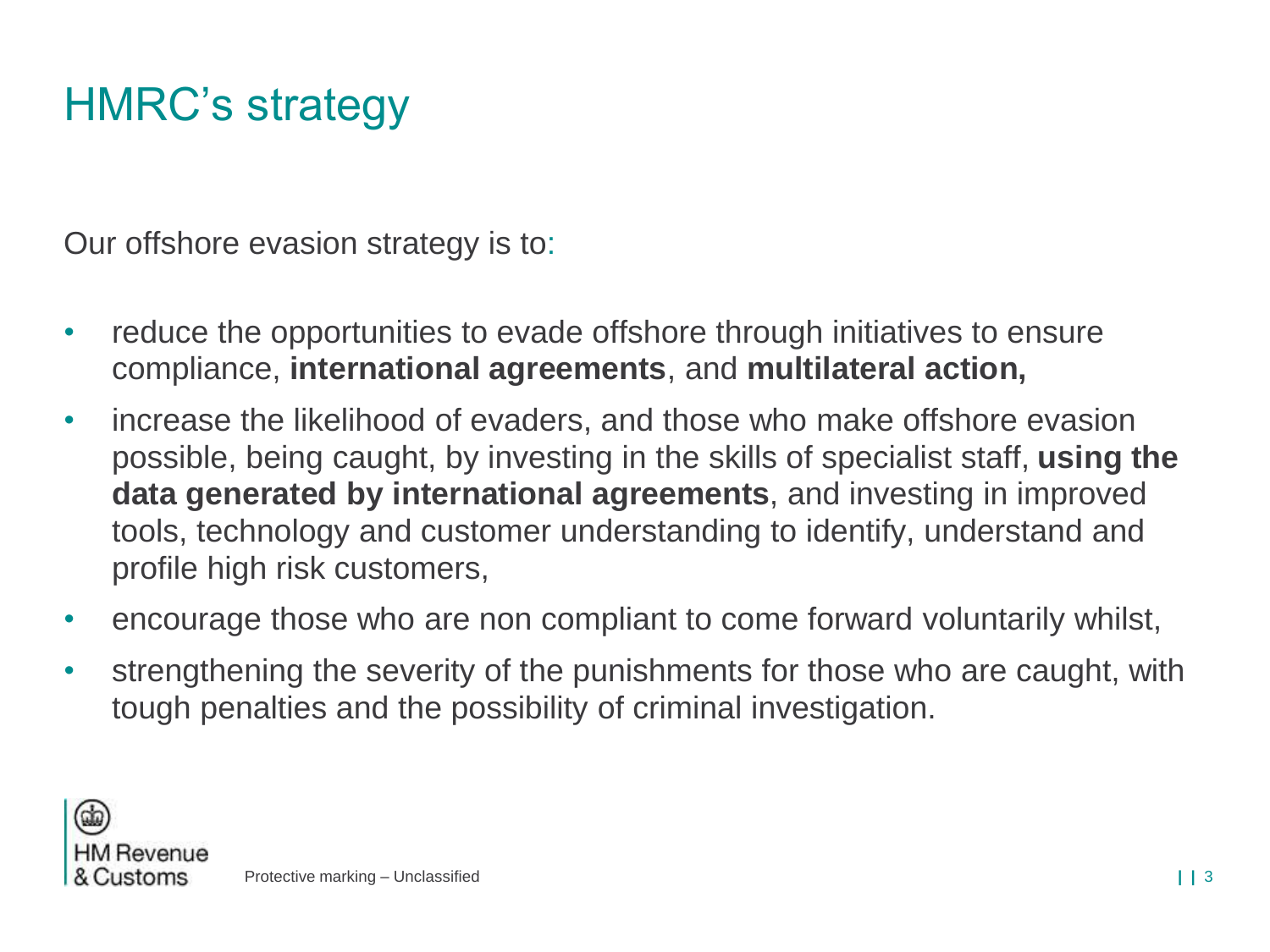## UK/Gibraltar Agreements

• Agreement on the taxation of savings income between Gibraltar and the United Kingdom.

• UK/Gibraltar Tax Information Exchange Agreement.

- UK-Gibraltar IGA.
- Gibraltar has also committed to early adoption of the new Common Reporting Standard.

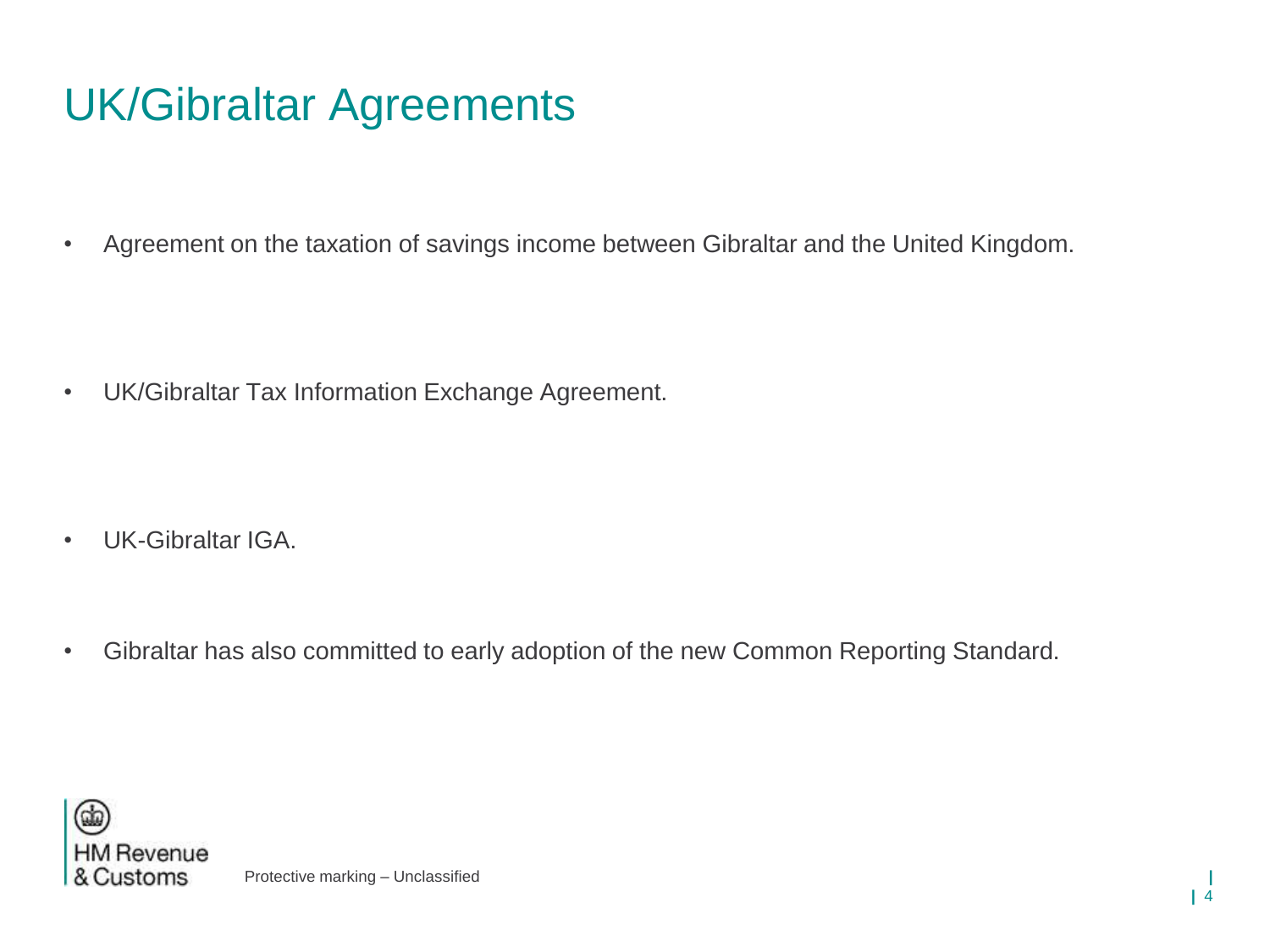#### Common Reporting Standard ('CRS'): An offshore data revolution

Over 90 jurisdictions are going to share information on financial accounts.

#### **For:**

- a bank account
- an investment account
- a custodial account
- a qualifying insurance contract
- an interest in a qualifying trust, partnership or other legal person or arrangement

#### **HMRC will be able to see:**

- Name of account holder (including beneficial owner even if that is not the name on the account)
- full address
- account number
- annual balance
- details of income, depending on the type of account.

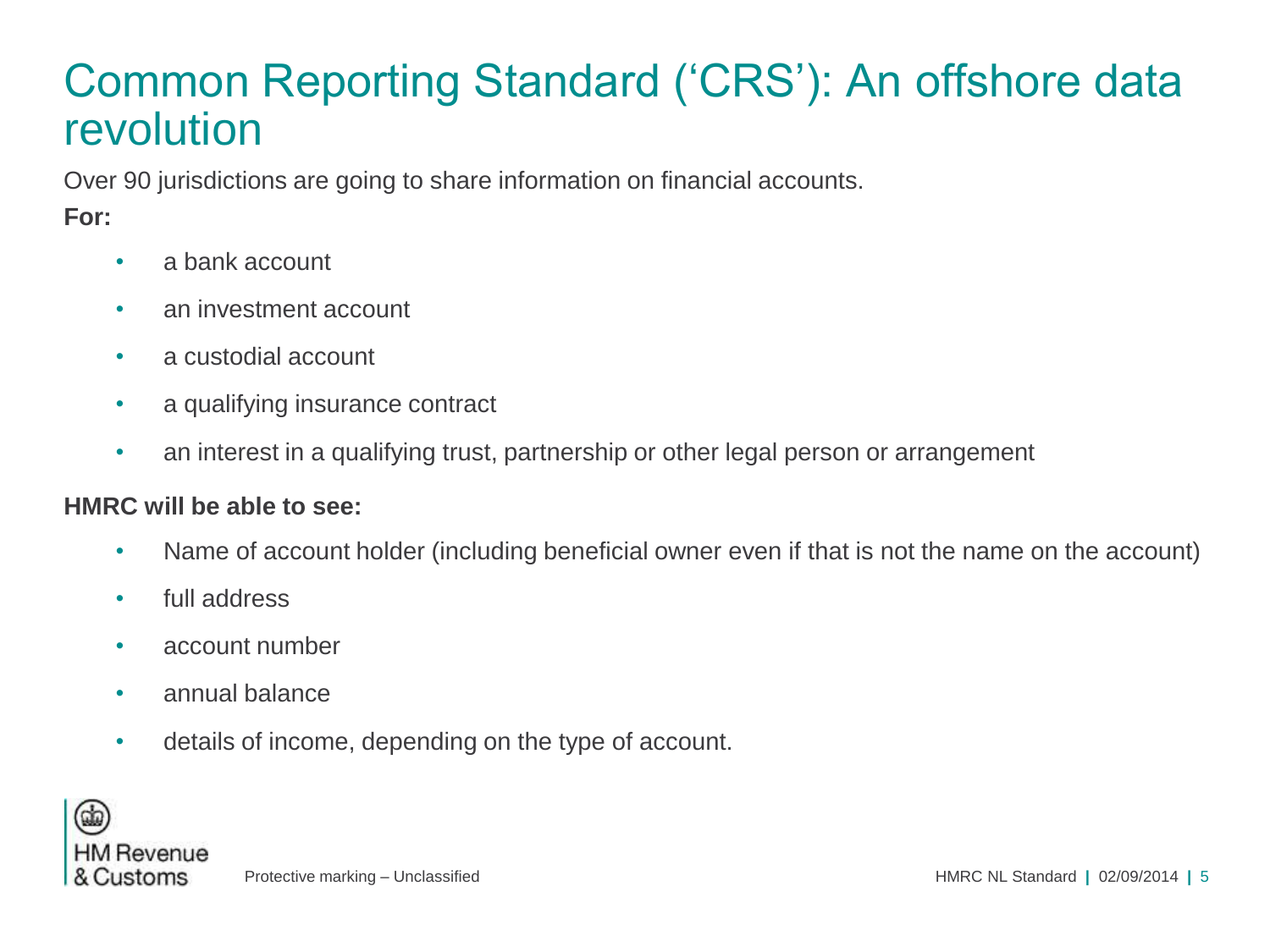### Making use of data



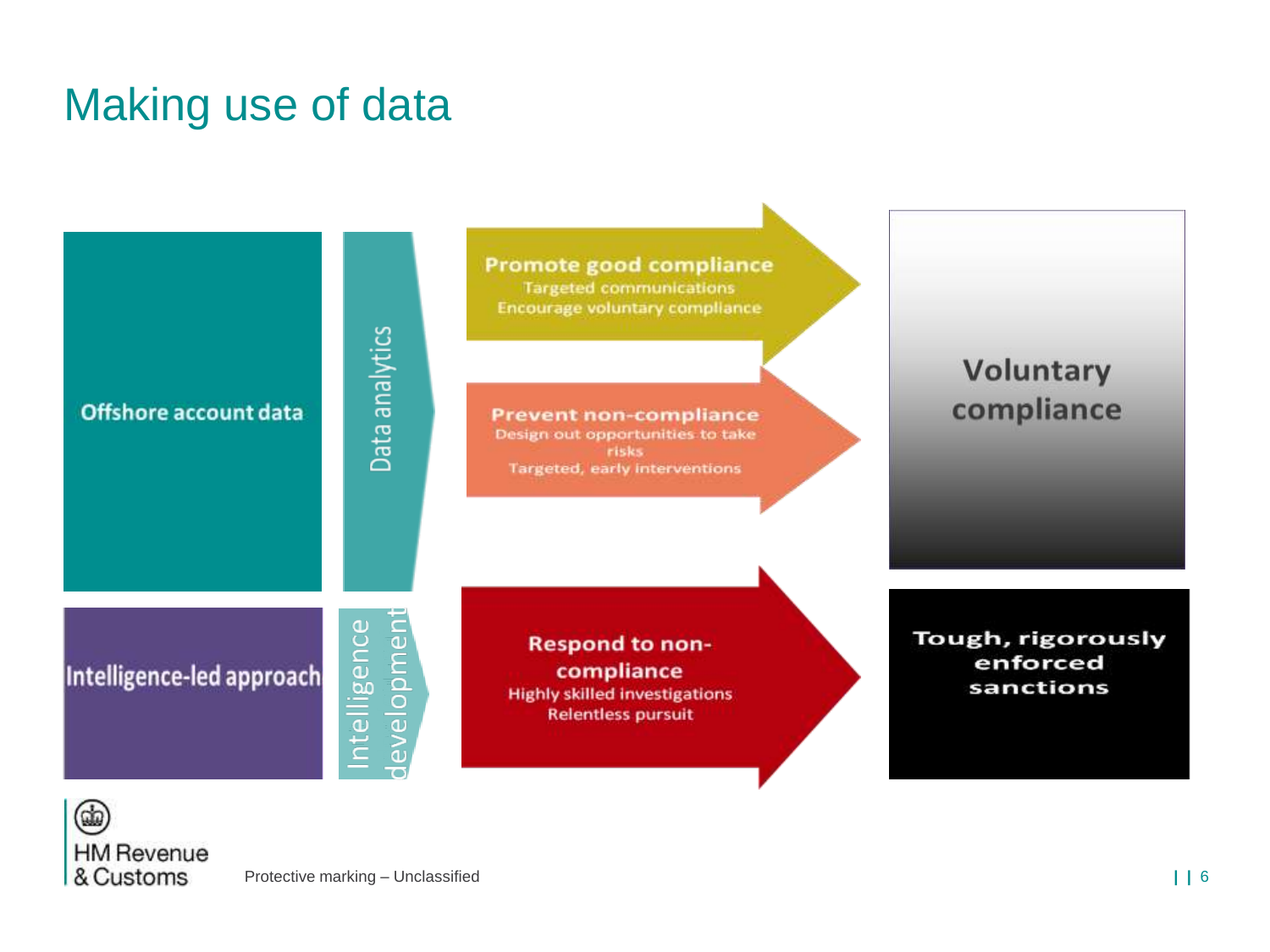#### Influencing Customer Behaviour – a targeted publicity plan

• The Chancellor launched the 'No safe havens' media campaign on 23 February 2014.



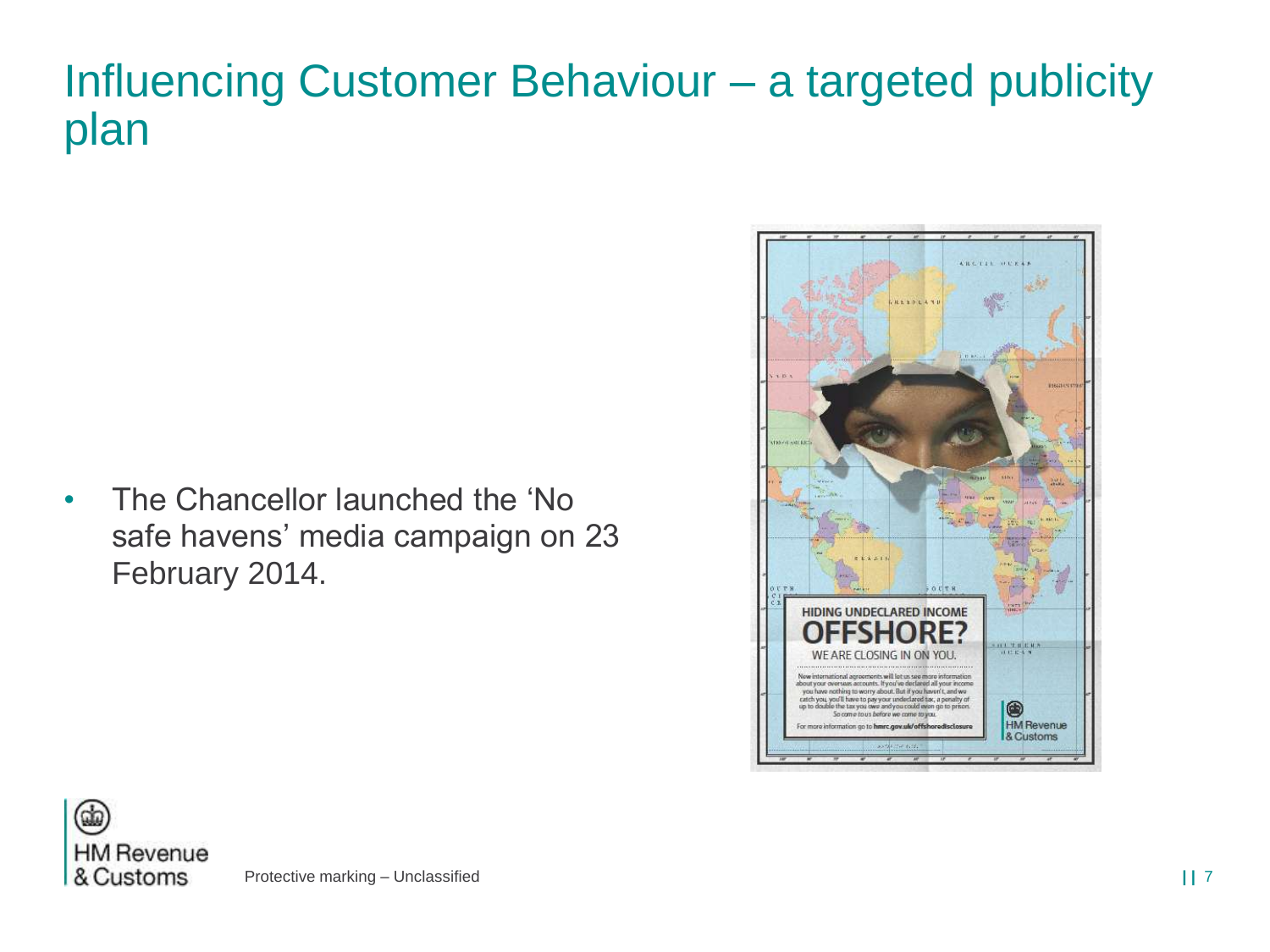#### Influencing Customer Behaviour – making use of the data we receive



Using analytical tools to cross reference flows and indicate potential hotspots where the highest proportion and number of offshore account holders live.

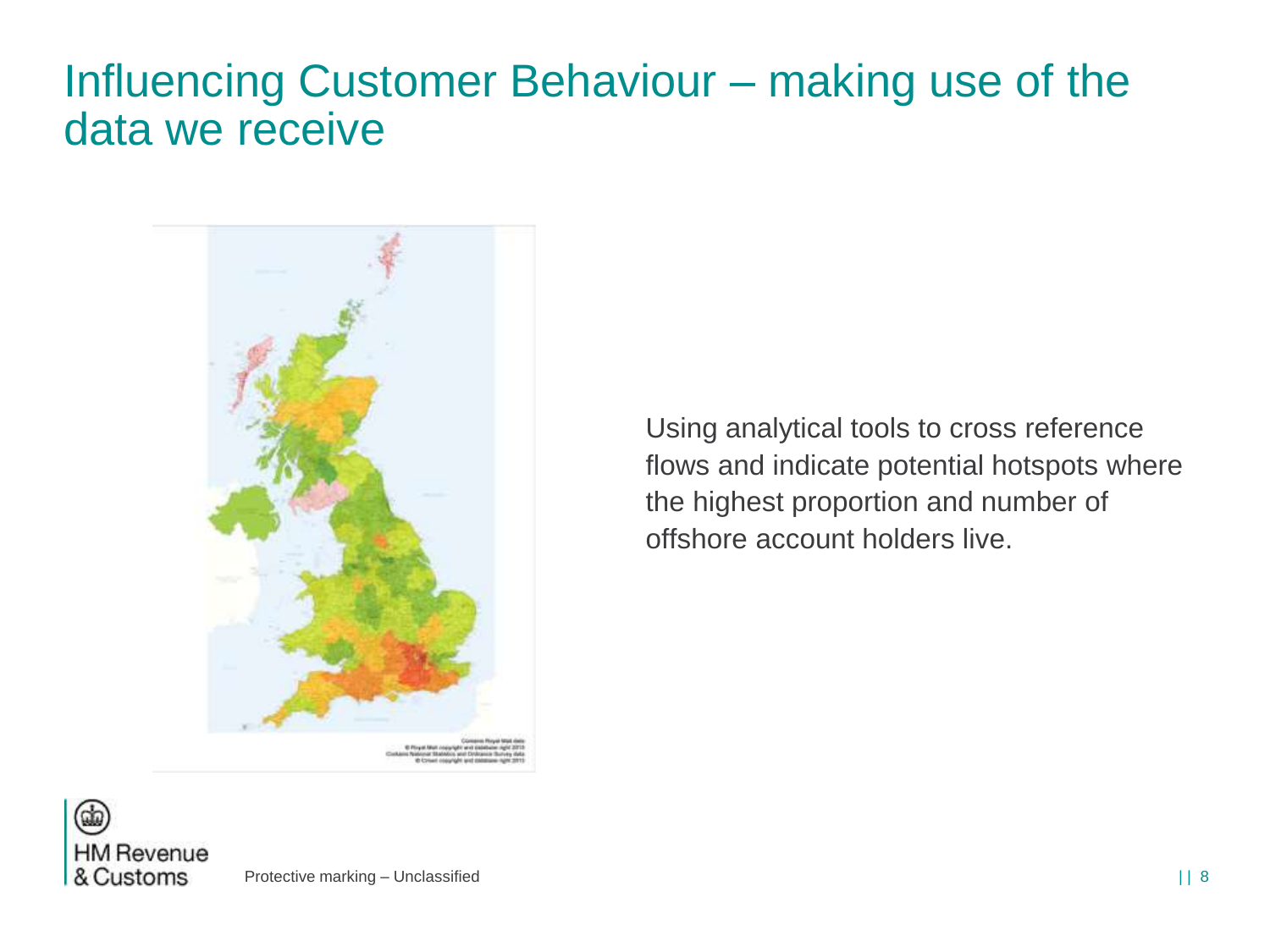### Disclosure facilities – clearing up the past

- Disclosure facilities give people a limited opportunity to come forward voluntarily to clear up their tax affairs.
- These are not amnesties taxpayers still have to pay the tax they owe, plus interest and a penalty.
- For those who disclose, this provides HMRC with the opportunity to ensure they remain compliant.
- Jurisdictions can demonstrate they are working together to tackle evasion.
- Help counter the risk of capital flight.
- Disclosure facilities are one option but not the only one: we are keen to work with others to make sure people are aware of the new standards and what the implications are.

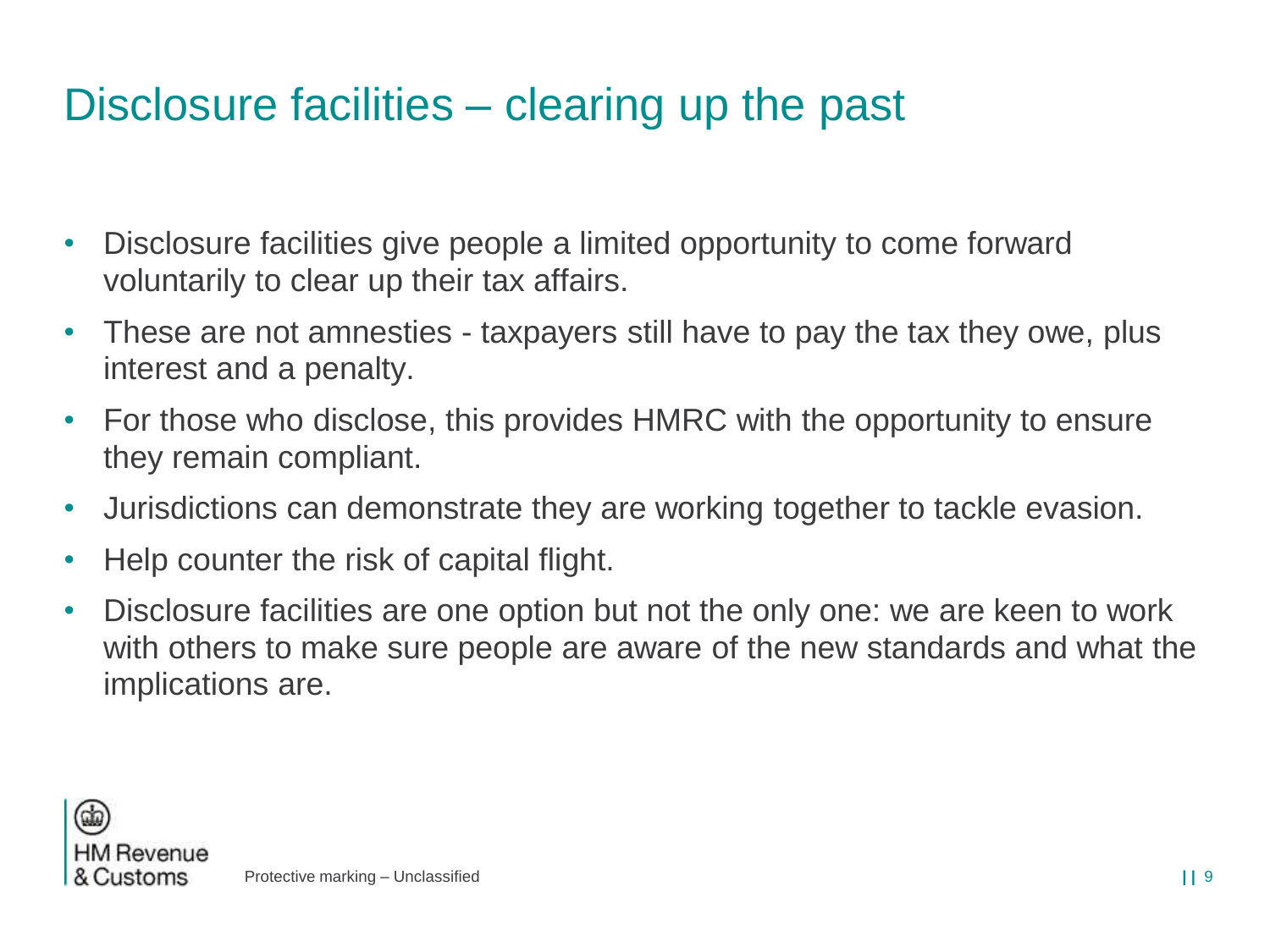

| <b>Offshore Disclosure Facility</b><br>2007  |                                                                            |
|----------------------------------------------|----------------------------------------------------------------------------|
|                                              | <b>Liechtenstein Disclosure Facility</b><br><b>MOU signed August 2009</b>  |
| <b>New Disclosure Opportunity</b><br>2009/10 |                                                                            |
|                                              | <b>UK-Swiss Tax Cooperation Agreement</b><br>Agreement signed October 2012 |

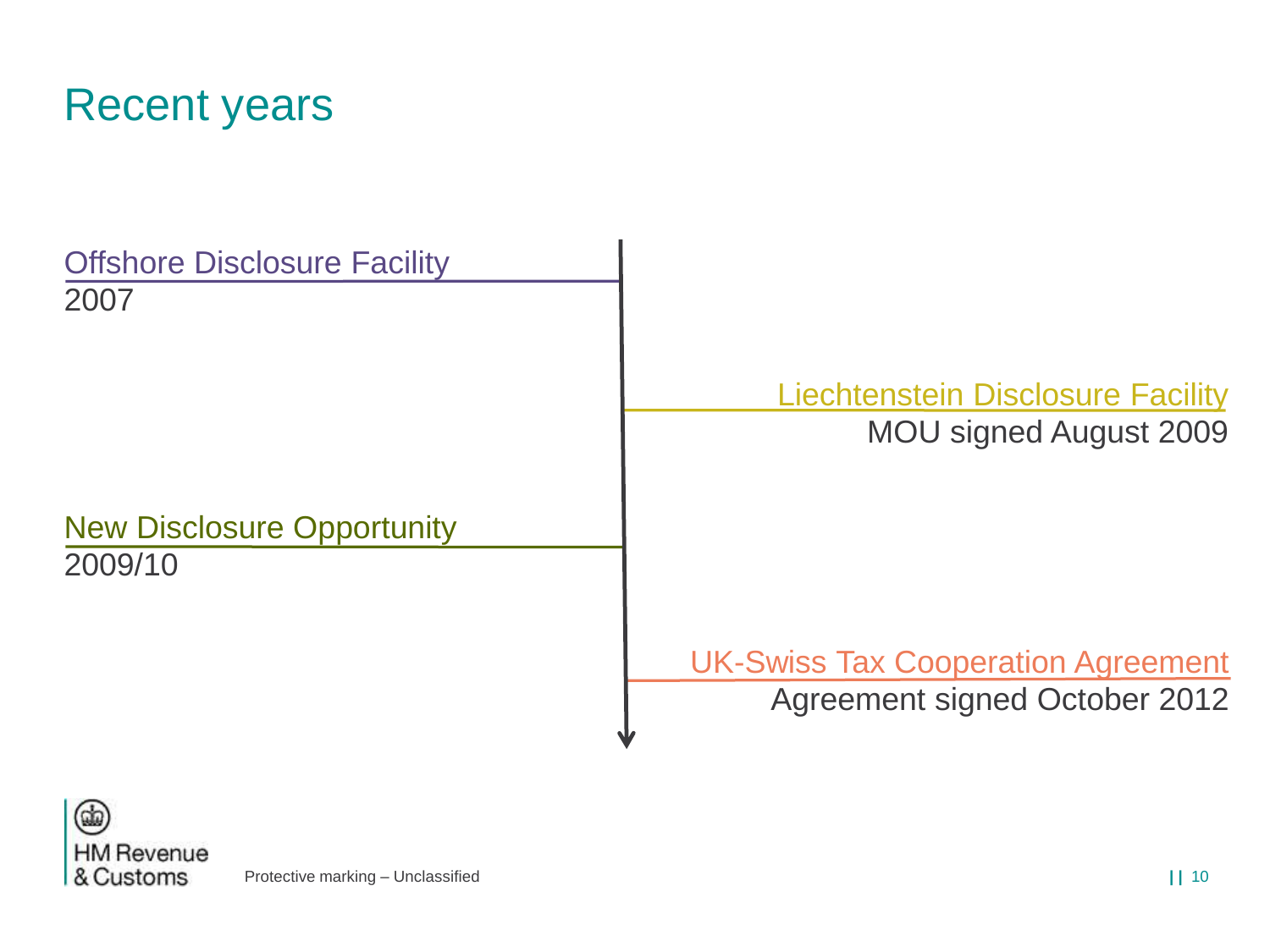## Existing offshore disclosure arrangements

- **Liechtenstein** LDF, TACP
	- Recently signed 4<sup>th</sup> Joint Declaration clarifying that the LDF covers those with something new to tell HMRC and with a significant offshore asset.
	- Runs to 5 April 2016.
- **Switzerland** tax cooperation agreement
	- Received details of over 25,000 accounts.
	- Received the top 10 destinations for funds moving out of Switzerland prior to the Agreement coming into force
- **Isle of Man, Jersey and Guernsey**  Crown Dependency Disclosure **Facilities** 
	- Need to have an asset in a Crown Dependency before 1/1/14. Run until 30 September 2016.

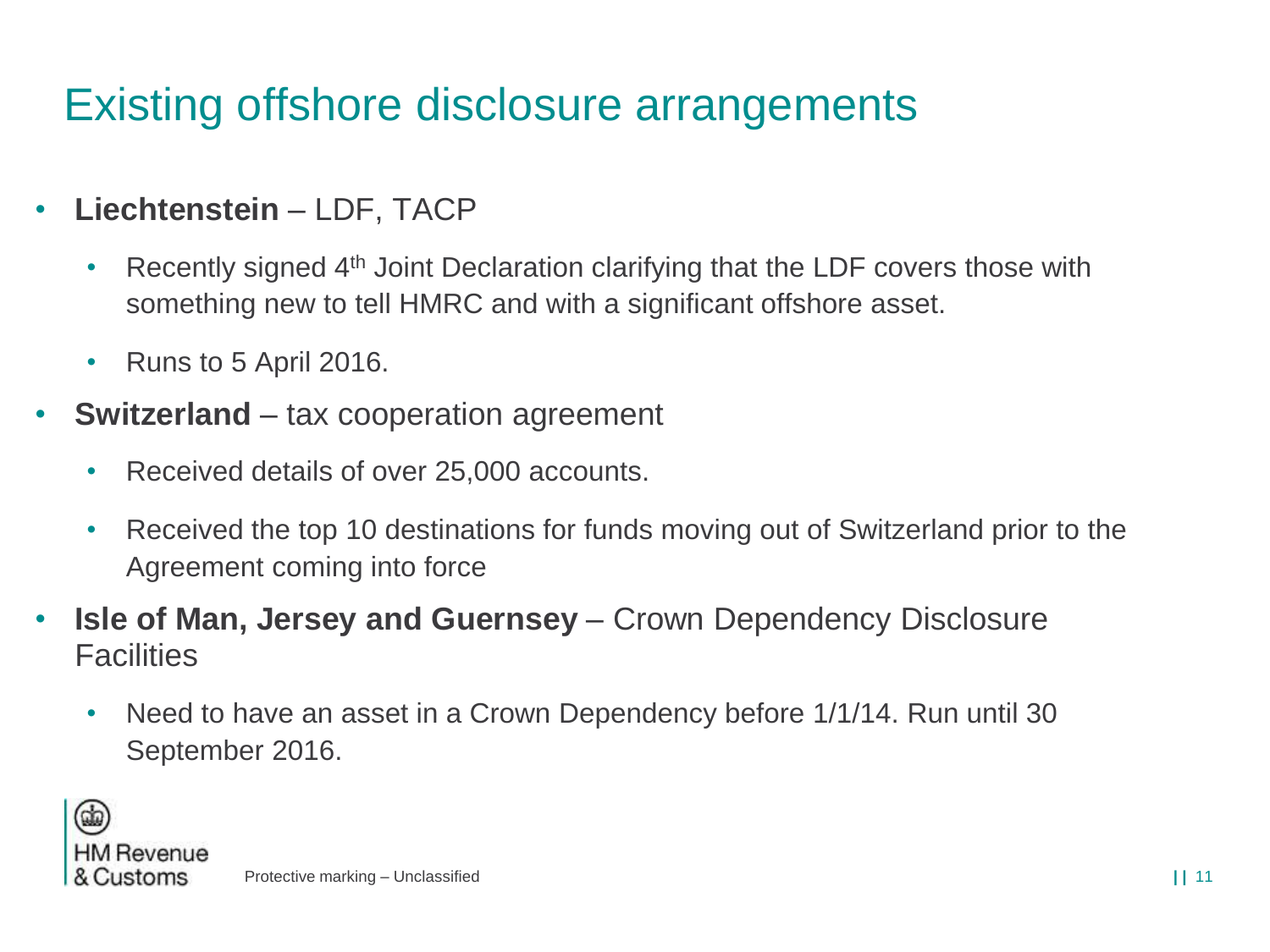## Liechtenstein Disclosure Facility - statistics

**As at 30 September 2014 –**

Registrations – 5,982

Disclosures received – 5,408

Yield – over £1bn

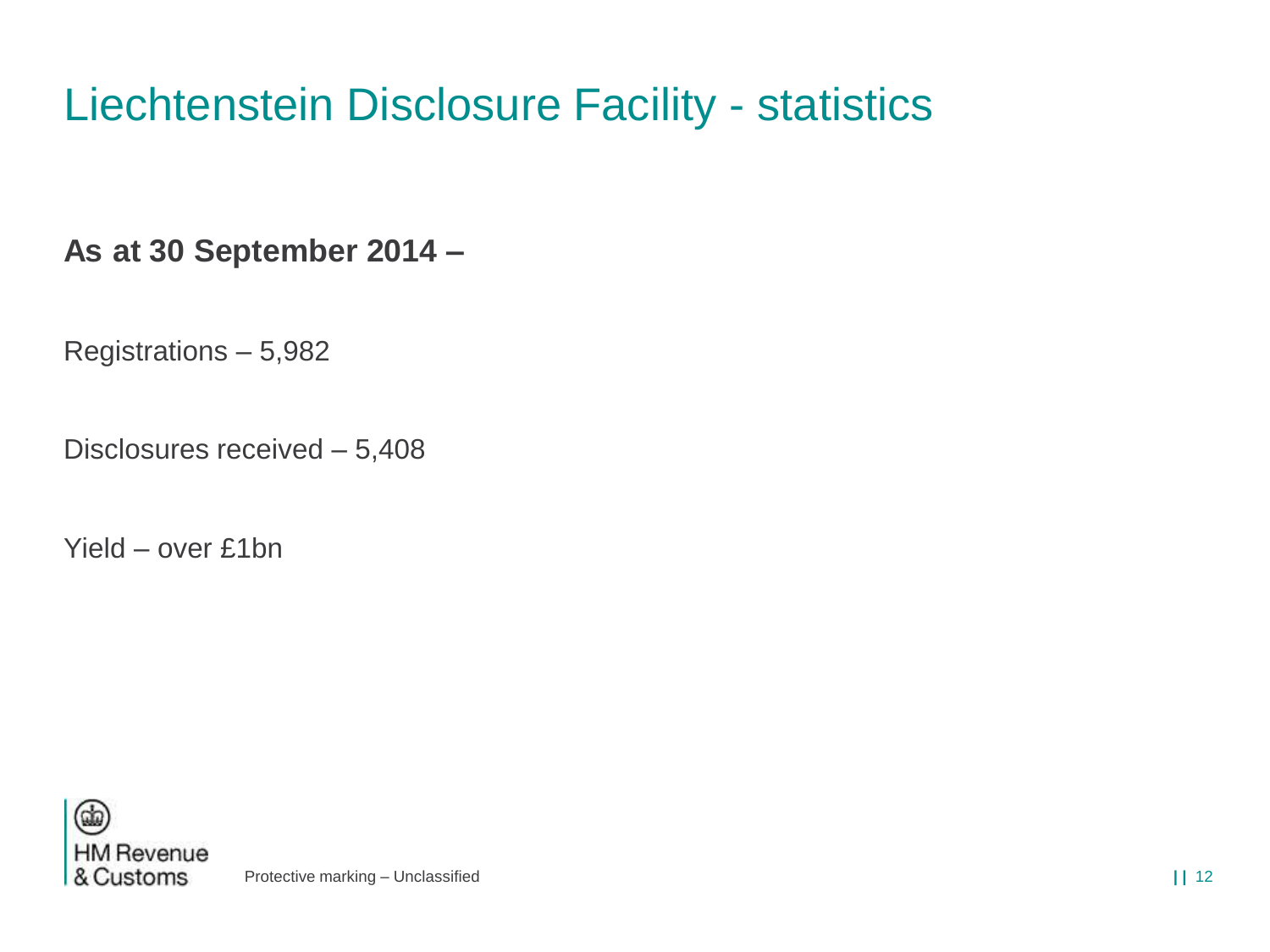#### UK – Switzerland Tax Agreement – background and statistics

- Came into force 1 January 2013. Forecast to raise up to £1.9bn by 2018/19.
- £1.1bn received by the end of 2013/14
- Where account details are not disclosed, provides for a one-off levy to settle past tax liabilities and going forward a new withholding tax on investment income and gains plus IHT.
- To date HMRC has contacted over 22,000 individuals as a result of account data received from the Swiss.
- Maximising the requests that can be made under the enhanced Exchange of Information facility.

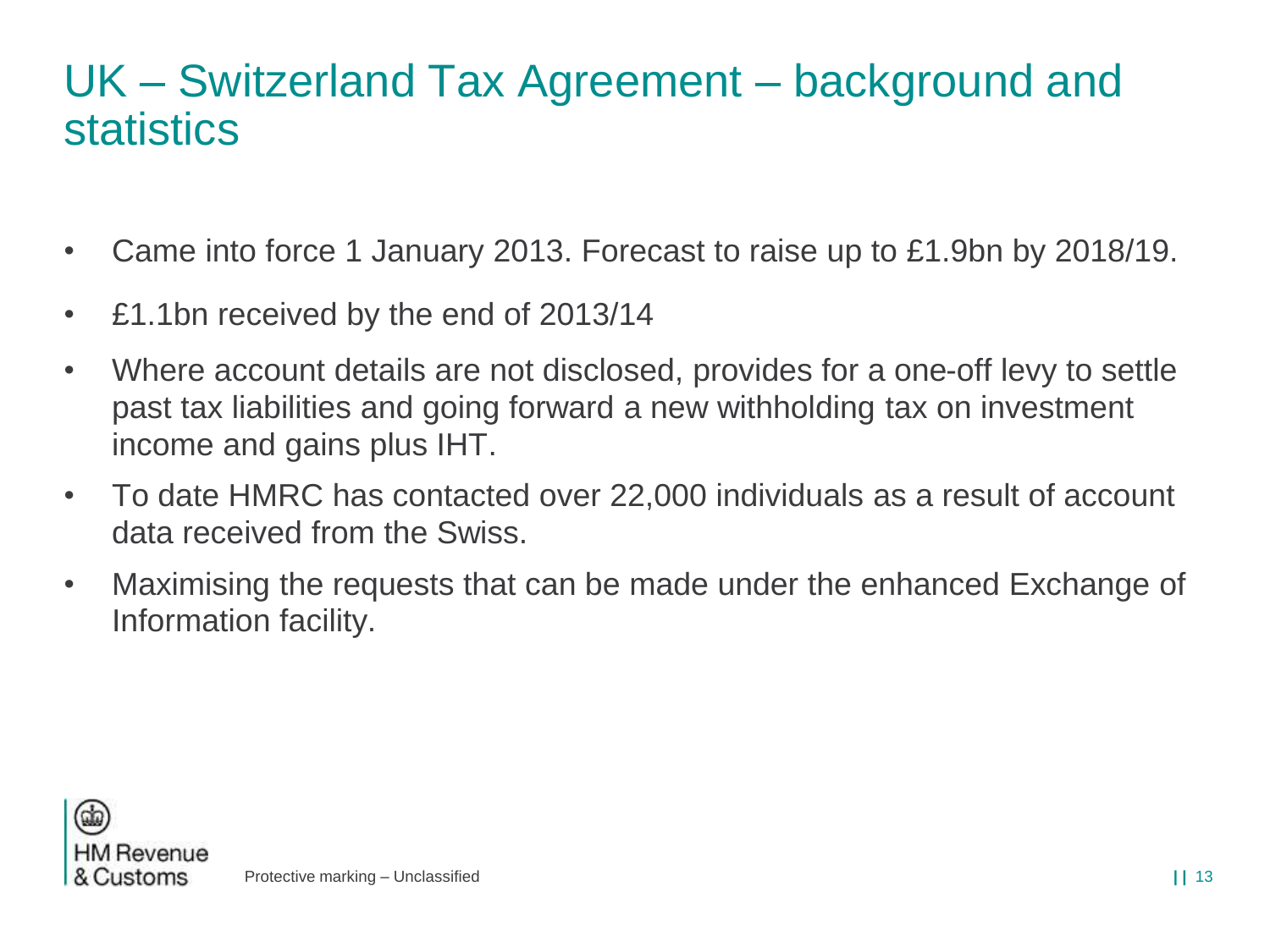#### 'No safe havens'

*The time has come for those with hidden offshore interests to come forward: there are no safe havens for tax evaders.*

**David Gauke MP, Exchequer Secretary to the Treasury**

*Foreword to "No Safe Havens", HMRC's offshore evasion strategy 2013*



#### No safe havens

Our offshore evasion strategy 2013 and beyond



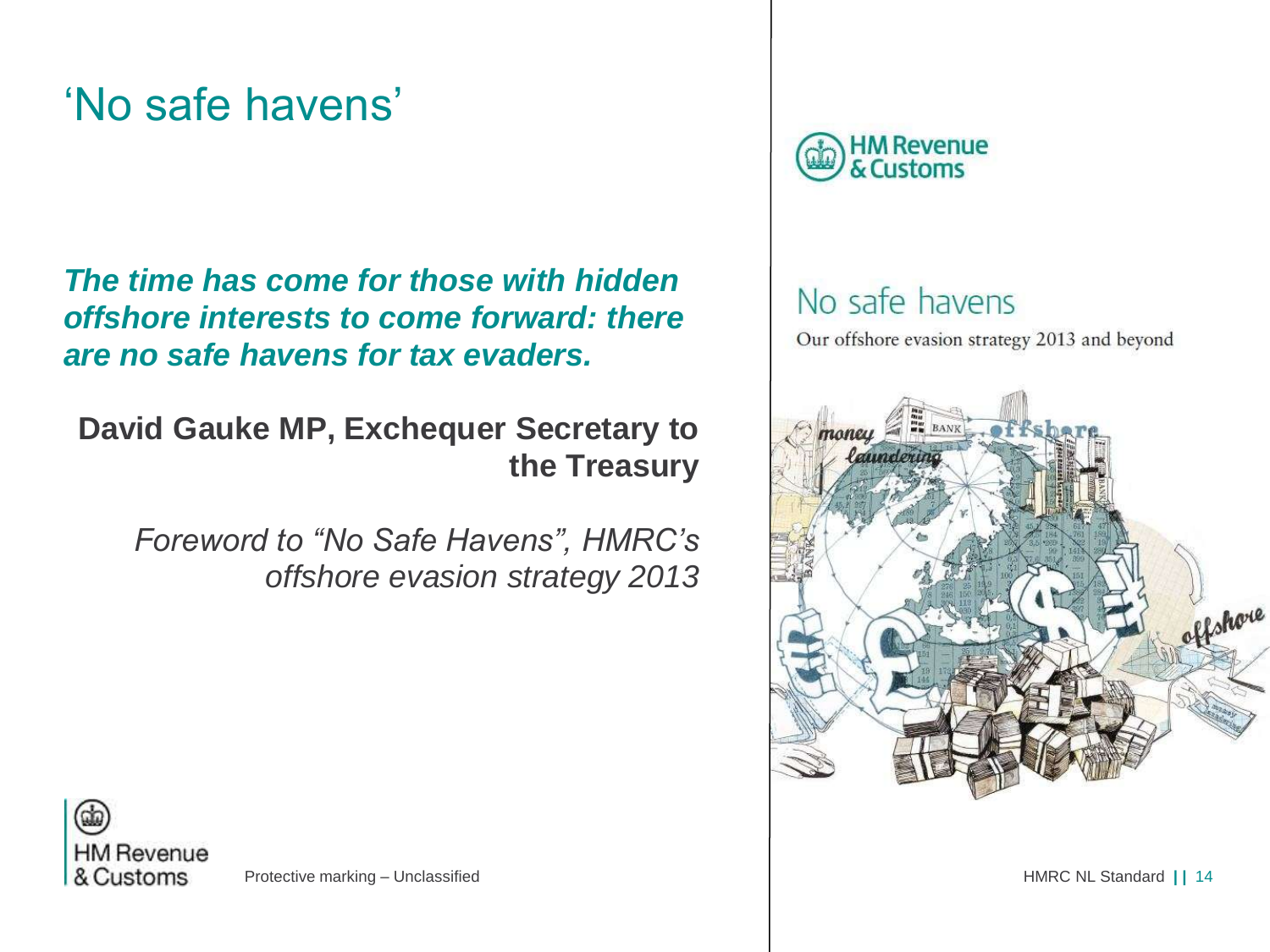## Budget 2014 package

- An update on the *No safe havens* strategy
- A strong emphasis on HMRC using the data we will be getting under the new automatic exchange of information provisions.
- New strict liability criminal offence
- Enhancements to civil penalties
- Incentives to whistleblowers



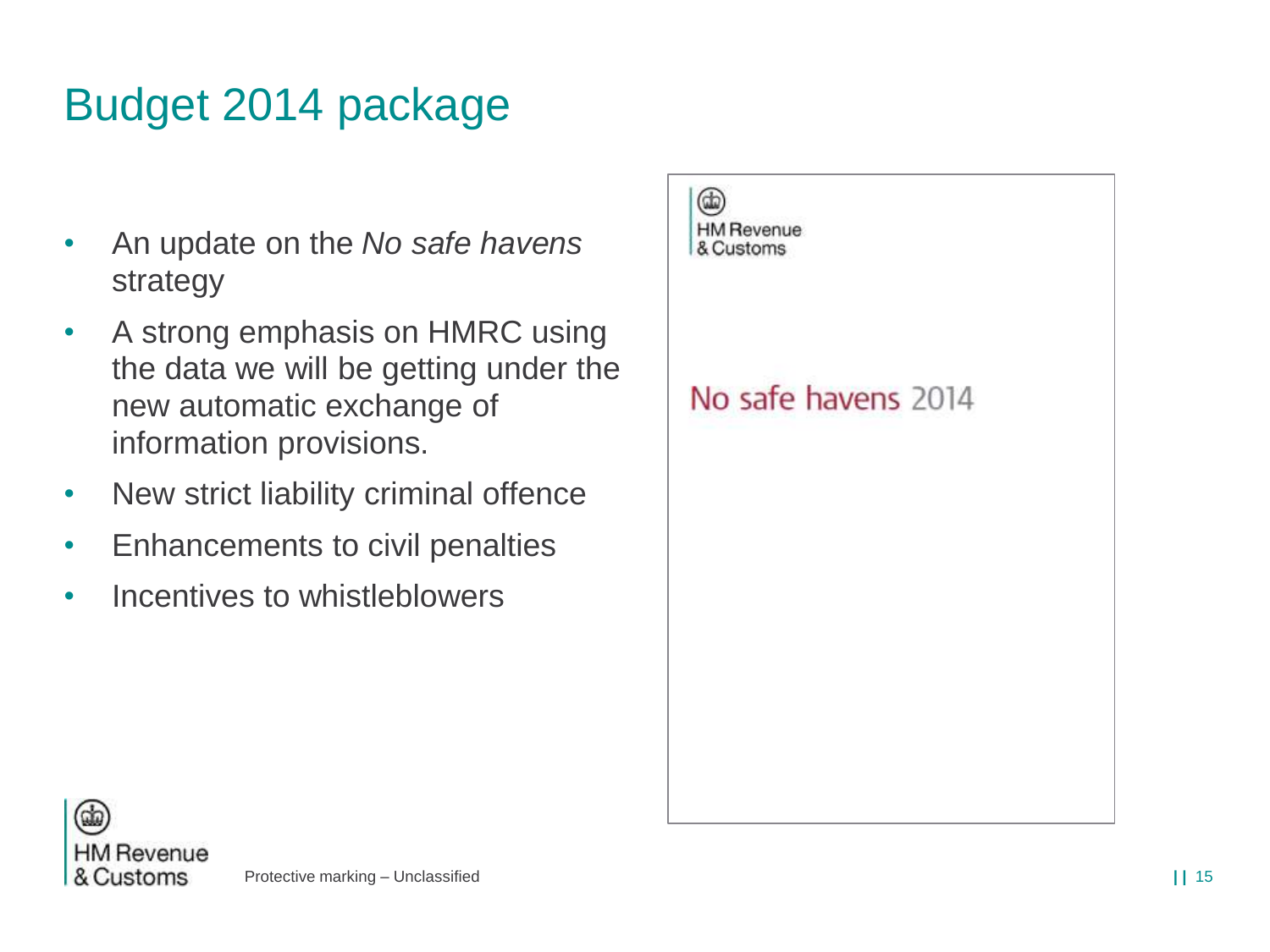#### Consultation on enhancements to sanctions

- There are a number of opportunities for those who have past tax liabilities to regularise.
- After these close HMRC will start receiving much richer levels of data under automatic exchange of information.
- It will be much easier for HMRC to identify offshore tax evaders.
- Those who have not taken the advantage to disclose will face severe sanctions.

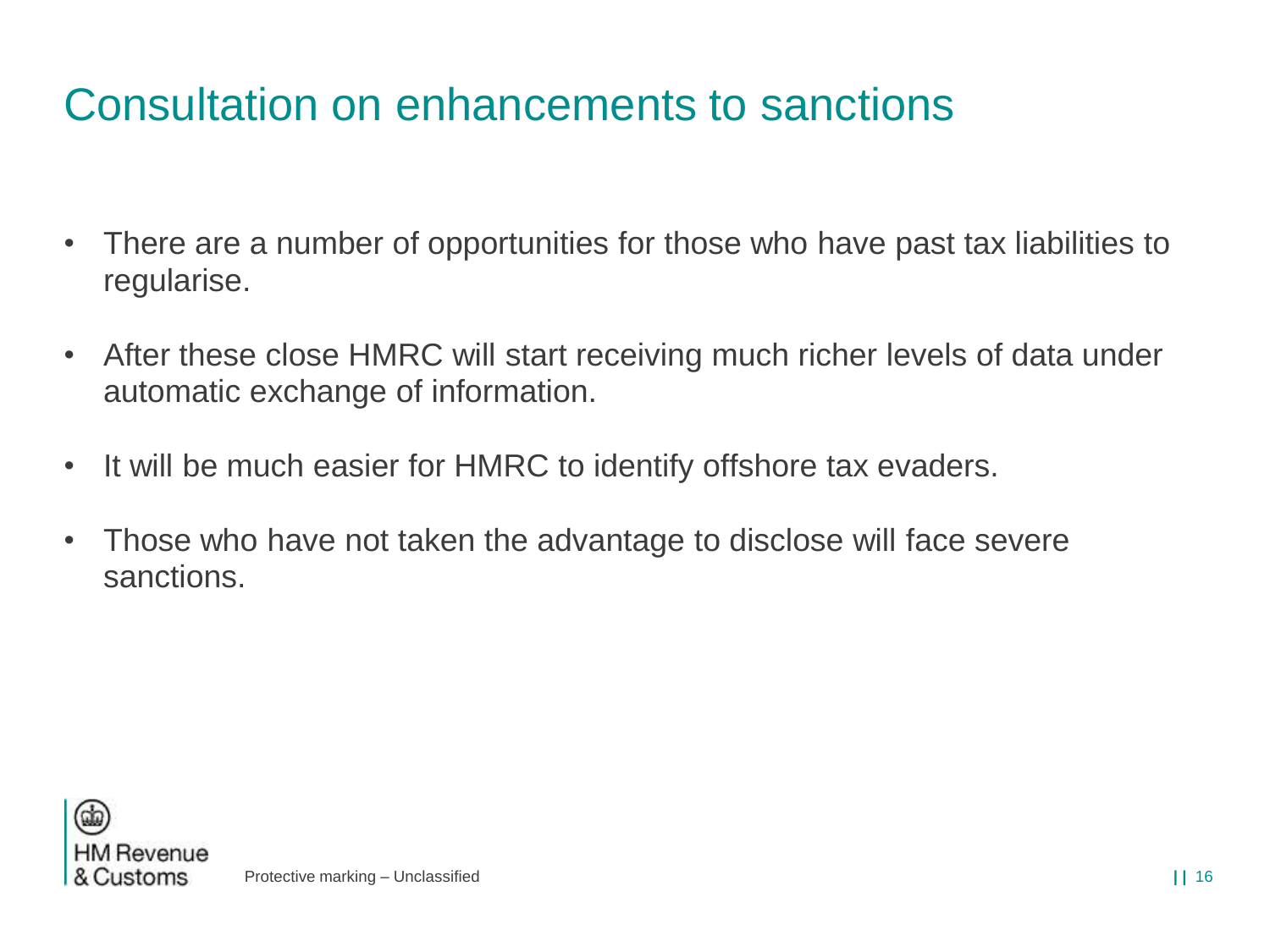### Consultations on enhanced sanctions

- Geographical scope of the offences?
	- How should we take account of Common Reporting Standards?
- How to deter taxpayers from moving funds to stay one stop ahead of increasing tax transparency?
- Updating the offshore penalty regime to take account of the new standards of automatic exchange of information.
- Consultations closed on 31 October.

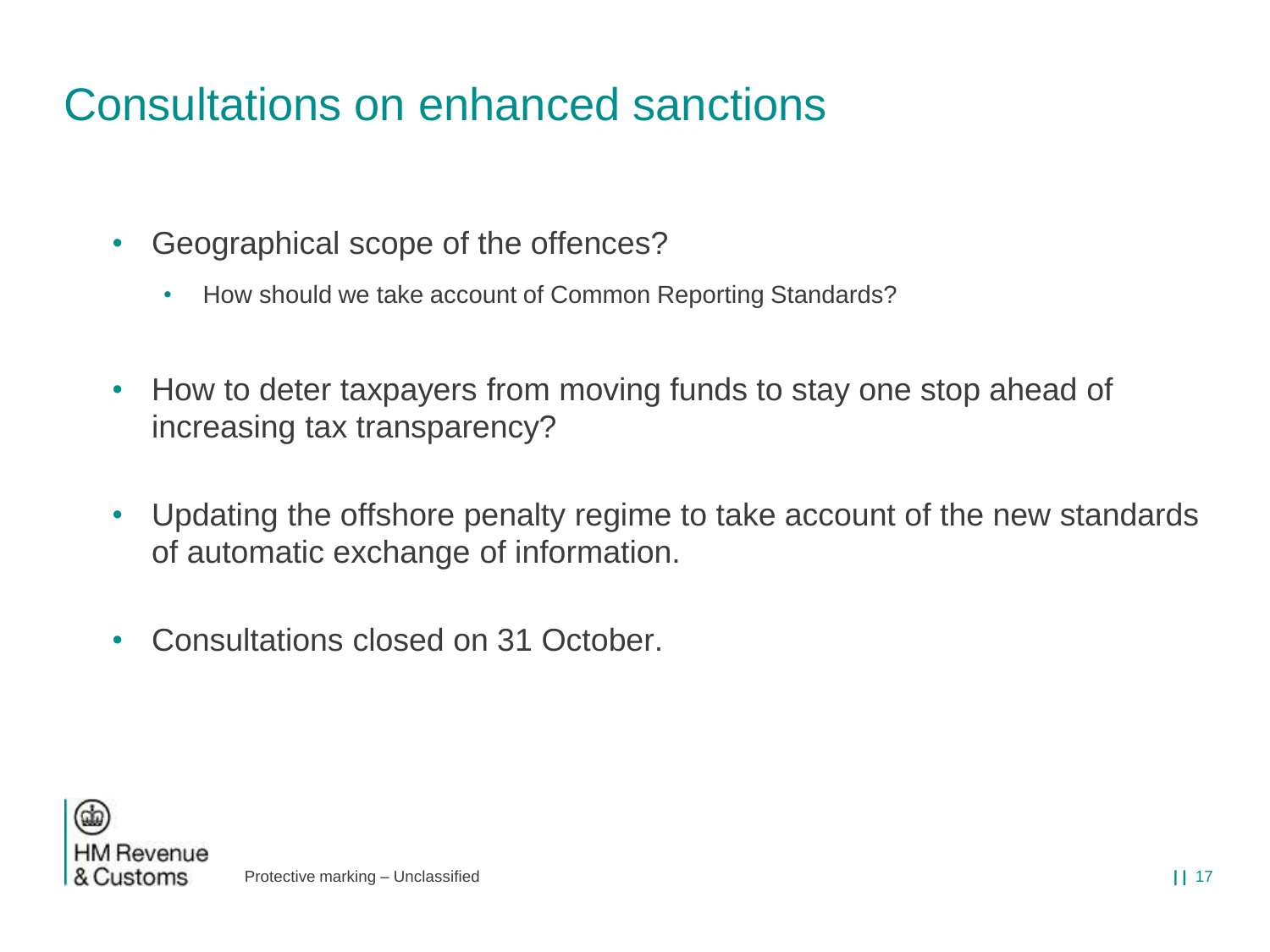## Existing offshore penalty regime

|                                                                                                                                  | Penalties of up to 'X' of the<br>potential lost revenue |
|----------------------------------------------------------------------------------------------------------------------------------|---------------------------------------------------------|
| Category 1: Automatic exchange of information<br>(AEOI) and other tax cooperation agreements,<br>which have similar effect       | 100%                                                    |
|                                                                                                                                  |                                                         |
| Category 2: Exchange of Information (EOI) on<br>request to the international standard, and certain<br>less developed territories | 150%                                                    |
|                                                                                                                                  |                                                         |
| Category 3: No EOI or EOI agreements that do<br>not meet international standards                                                 | 200%                                                    |

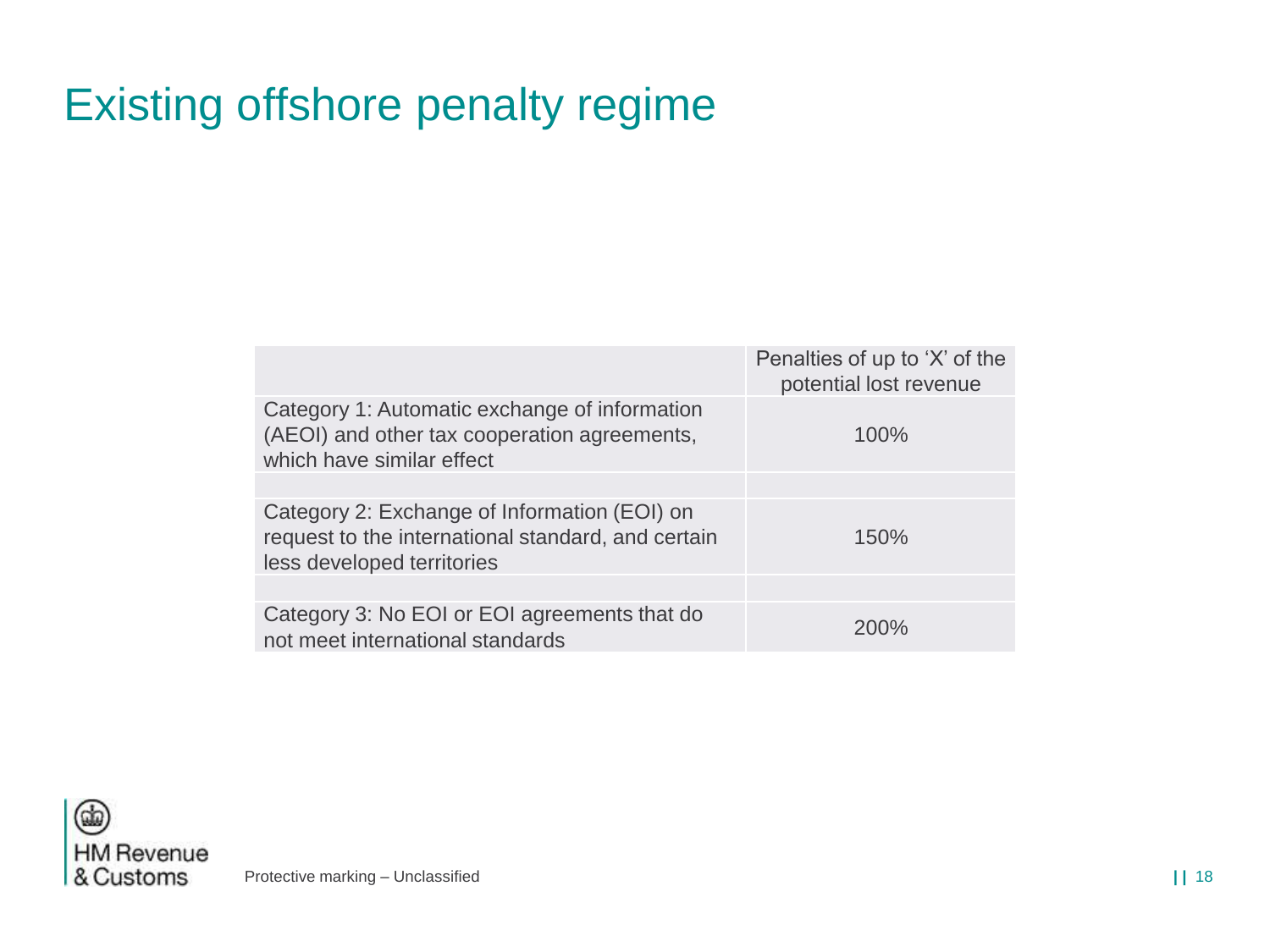### Operational initiatives

- HMRC's Offshore Coordination Unit was created in 2011 to coordinate HMRC's response to offshore tax evasion and has now been incorporated into a 120-strong operational unit that leads on offshore compliance issues including:
	- Managing settlements under the LDF and CDDF.
	- Handling voluntary disclosures outside the disclosure facilities
	- Compliance activities relating to the UK Switzerland Tax Agreement

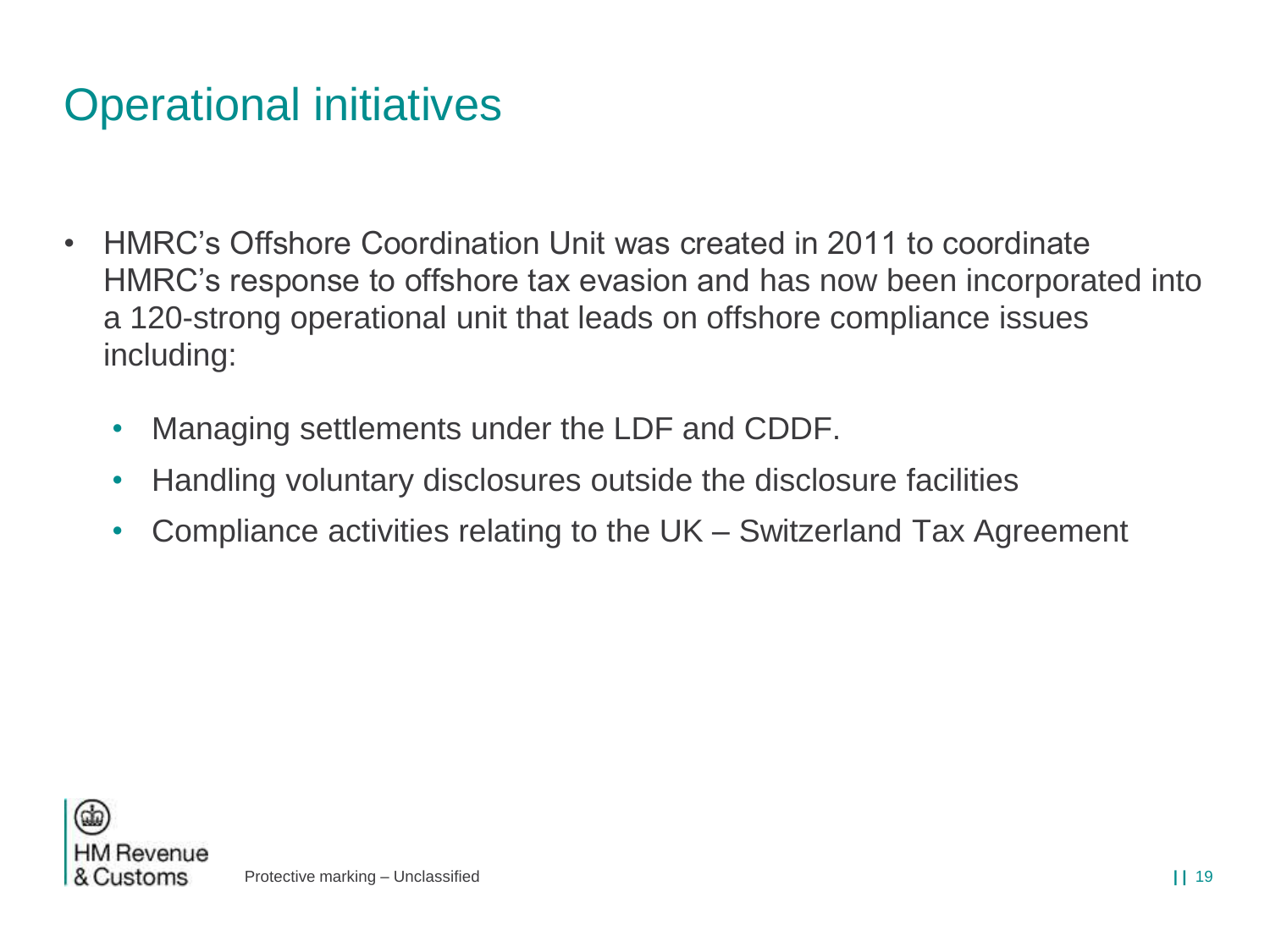## Operational initiatives

- Within HMRC we are taking a number of steps to get ready for the era of 'big data' on offshore accounts.
- With other tax administrations we are looking at how we can develop and share best practice on using CRS data.
- For example, we have started some 'test and learn' work using the data we receive under the EU Savings Directive to look at how we can use the new CRS data as effectively as possible.
- This will help ensure we are ready to hit the ground running as soon as we receive the new data.

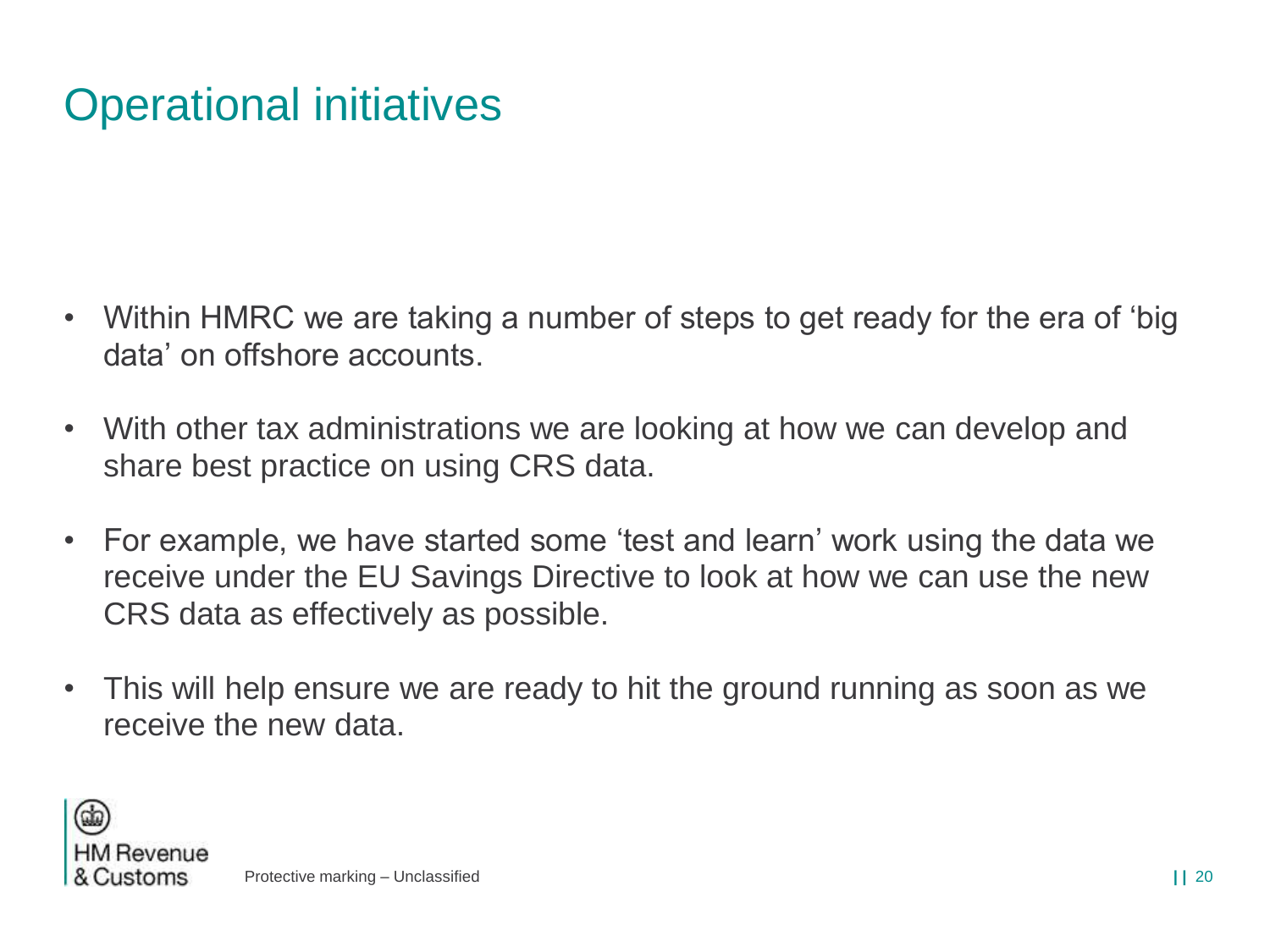

No safe havens 2014

[https://www.gov.uk/government/uploads/system/uploads/attachment\\_data/file/303012/N](https://www.gov.uk/government/uploads/system/uploads/attachment_data/file/303012/No_safe_havens_2014.pdf) o\_safe\_havens\_2014.pdf

New criminal offence consultation

[https://www.gov.uk/government/uploads/system/uploads/attachment\\_data/file/345370/1](https://www.gov.uk/government/uploads/system/uploads/attachment_data/file/345370/140819_Tackling_offshore_tax_evasion_-_A_new_criminal_offence.pdf) 40819 Tackling offshore tax evasion - A new criminal offence.pdf

Enhanced civil sanctions consultation

[https://www.gov.uk/government/uploads/system/uploads/attachment\\_data/file/345236/1](https://www.gov.uk/government/uploads/system/uploads/attachment_data/file/345236/140819_Tackling_offshore_tax_evasion_-_Strengthening_civil_deterrents.pdf) 40819 Tackling offshore tax evasion - Strengthening civil deterrents.pdf

How to make a disclosure

<http://www.hmrc.gov.uk/offshoredisclosure/disclosure-facilities.htm>